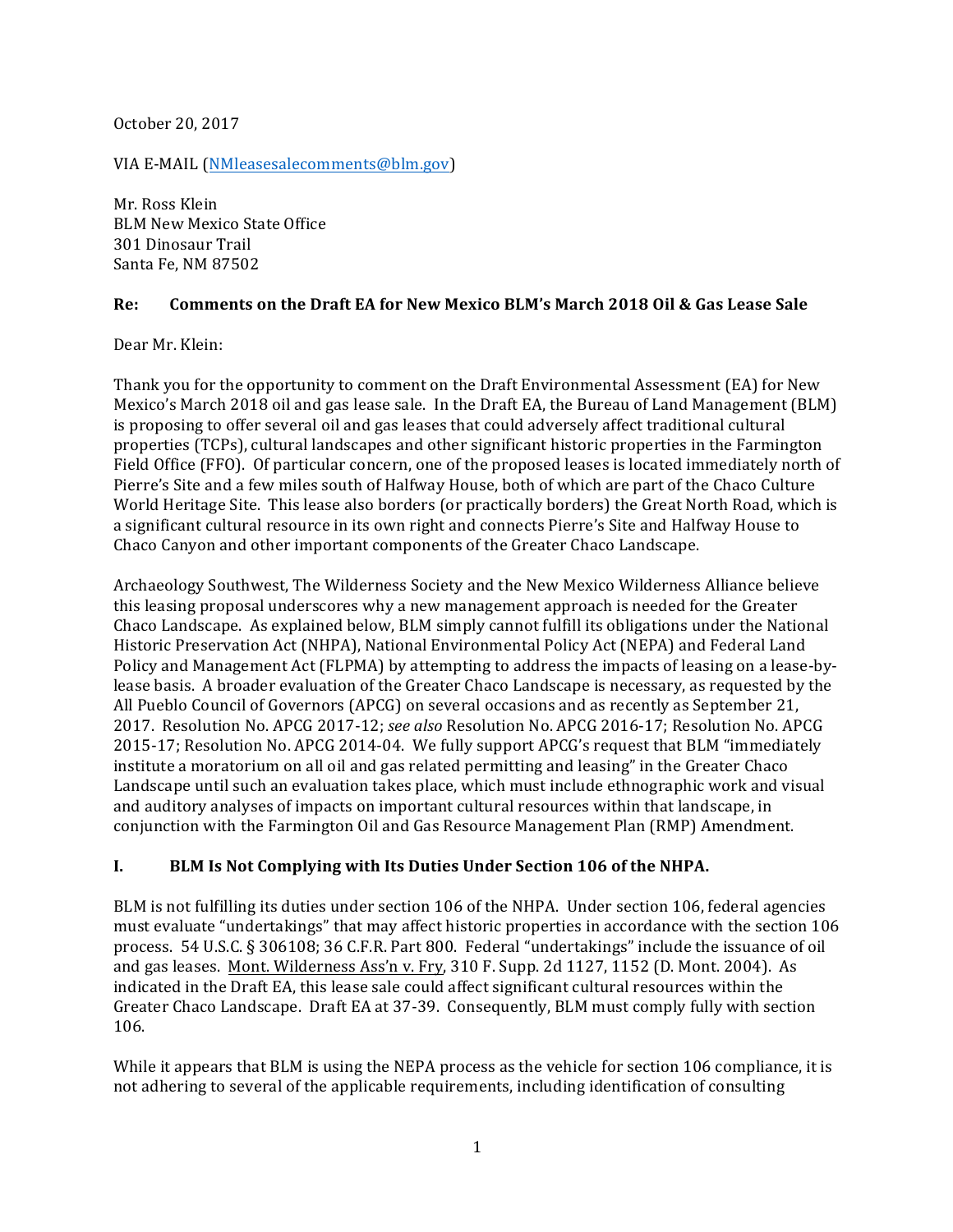parties, identification of historic properties, consultation with Indian tribes and assessment of effects.  $36$  C.F.R.  $\S$ §  $800.8(c)(1)(i)-(v)$ .

# A. BLM has neither identified nor consulted with interested parties.

BLM has not identified and consulted with consulting parties, as required by 36 C.F.R. §  $800.8(c)(1)(i)$ , (ii), (v). To the extent this is because BLM believes that engaging the public through the NEPA process fulfills this requirement, that belief is not supported by section 106, which makes a clear distinction between involving the public and consulting with parties that possess a "demonstrated interest" in an undertaking. Compare 36 C.F.R. § 800.8(c)(iv) (allowing agencies to involve the public in the section 106 process through the NEPA process) with § 800.8(c)(i) (requiring agencies to identify and consult with consulting parties, even if they are complying with section 106 through the NEPA process); see also Mid States Coalition for Progress v. Surface Transp. Bd., 345 F.3d 520, 553 (8th Cir. 2003) (explaining that an agency has both a general duty to involve the public and a duty to identify consulting parties to be more formally involved).

The Advisory Council on Historic Preservation (ACHP), which administers the section 106 regulations, also draws a clear distinction between involving the public through the NEPA process and identifying consulting parities, which "are provided a more active role  $\dots$  than the general public." Council on Environmental Quality, Executive Office of the President and ACHP, NEPA and NHPA: A Handbook for Integrating NEPA and Section 106 at 15 (Mar. 2013); see also Nat'l Trust for Historic Pres. v. U.S. Army Corps of Eng'rs 552 F. Supp. 2d 784, 791 (S.D. Ohio 1982) (affording "great deference" to ACHP, "[a]s the agency created to administer Section  $106$ ").<sup>1</sup>

Yet, the Draft EA provides no discussion of the whether BLM has attempted to identify consulting parties beyond the New Mexico State Historic Preservation Officer and Indian tribes, and if any consulting parties have been identified, how BLM is engaging with them concerning the identification of historic properties, assessment of effects and other mandatory steps in the section 106 process. This is not a case where members of the public and individuals with relevant expertise and knowledge have failed to demonstrate an interest in undertakings within the Greater Chaco Landscape. To the contrary, and as BLM is well aware, there has been significant interest concerning oil and gas leasing in the Greater Chaco Landscape, including from the academic and professional archaeological communities. In fact, less than a month ago, several leading Chaco scholars released a report summarizing recent research and findings concerning the Greater Chaco Landscape, with a focus on identifying how past, present and future oil and gas development has affected resources and attributes of that landscape. Archaeology Southwest, Recent Efforts to Research, Preserve, and Protect the Greater Chaco Landscape. These are the very sort of individuals with a "demonstrated interest in the undertaking" who BLM is obligated to identify and consult with under section 106. 36 C.F.R. § 800.2(c)(5). BLM's failure to do so violates the NHPA.

## **B. BLM** has not made a "reasonable and good faith effort" to identify TCPs and **other historic properties.**

BLM has not made a "reasonable and good faith effort" to identify TCPs and other historic properties with the area potentially affected by the proposed leases. Under section 106, BLM must make "a reasonable and good faith effort" to identify historic properties located within an undertaking's area of potential effects (APE).  $36$  C.F.R. § 800.4(b)(1). To satisfy this requirement, BLM must, "at a minimum, [conduct] a review of existing information on historic properties that are

<sup>&</sup>lt;sup>1</sup> Available at http://www.achp.gov/docs/NEPA\_NHPA\_Section\_106\_Handbook\_Mar2013.pdf.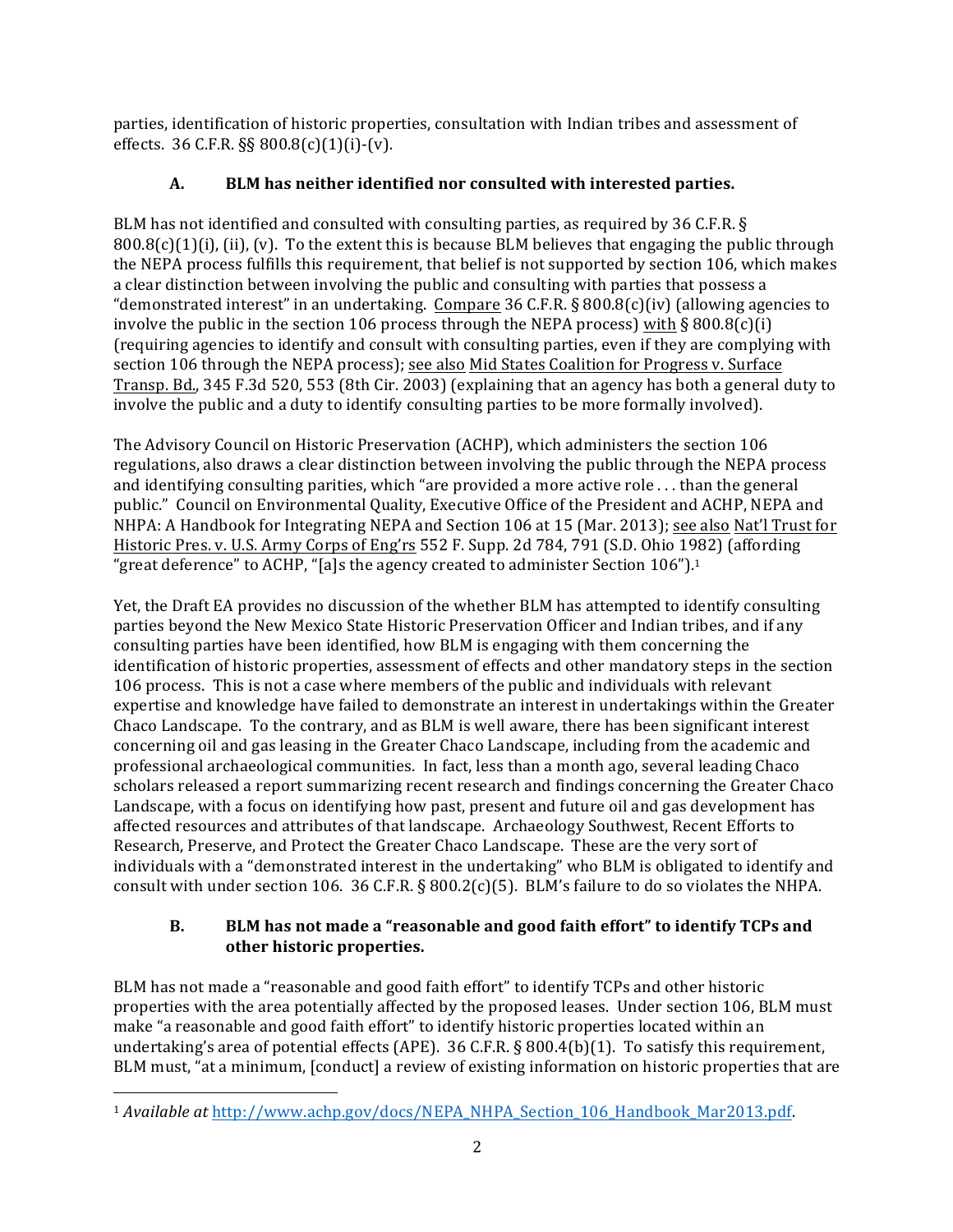located or may be located within the APE...." ACHP, Meeting the "Reasonable and Good Faith" Identification Standard in Section 106 Review at 2.<sup>2</sup> Additional identification efforts, including "consultation, oral history interviews, sample field investigation, and field survey", are also required, in particular when tribes have "indicated the existence of traditional cultural properties. . . ." Pueblo of Sandia v. U.S. Forest Serv., 50 F.3d 856, 860 (10th Cir. 1995). In several respects, BLM has failed to satisfy section 106's identification requirement.

# 1. **BLM** has failed to account for the Great North Road.

BLM has failed to acknowledge the existence of the Great North Road, which either borders or runs in close proximity to parcel 30. In the immediate vicinity of parcel 30, the Great North Road becomes 

a set of four 'almost perfectly parallel' roads extending for 1.5 km.... Recent reevaluation of the aerial imagery  $\dots$  has revealed further portions of the road in previous gaps to the north of Pierre's Complex.  $\dots$  Many of these segments consist of two parallel roads. (The new portions lie on the straight line determined by the sections found earlier and thus further emphasize the overall linearity of the road.) There is no satisfactory functional explanation for these redundant features. Yet the effort devoted to achieving them indicates they are not casual expressions of the Chaco culture.

Anna Sofaer, Mike Marshall & Rolf Sinclair, The Great North Road: a Cosmographic Expression of the Chaco Culture of New Mexico. However, the Draft EA fails to identify this apparently unique segment of the Great North Road in the context of identifying and evaluating impacts on cultural resources. This omission is compounded by the fact that only 10 percent of parcel 30 (and an unknown percentage of the surrounding area) has ever been surveyed for cultural resources, Draft EA at 32, and BLM acknowledges that in the Farmington Field Office

[o]il and gas development may include constructing a well pad, access road, pipeline, and facilities, drilling a well using a conventional pit system or closed-loop system, hydraulically fracturing the well, installing pipelines and/or hauling produced fluids, regularly monitoring the well, and completing work-over tasks throughout the life of the well. In the FFO, typically, all of these actions are undertaken during development of an oil or gas well; it is reasonably foreseeable that they may occur around the leased parcels.

*Id*. at 19 (emphasis added). This raises the very real possibility that the Great North Road and/or shrines, earthworks and other road-related features, could be harmed - without any consultation taking place or measures adopted to address any harm  $-$  by the issuance and subsequent development of parcel 30. *See, e.g.*, John Kantner, Chaco Roads (listing various features often associated with Chacoan roads). This is the precise result that section 106 is designed to avoid.

## **2. BLM** has failed to account for TCPs identified by the APCG.

BLM has failed to account for specific TCPs identified by APCG within the Greater Chaco Landscape. Under section 106, TCPs are a type of historic property that BLM must identify and evaluate. 54

<sup>&</sup>lt;sup>2</sup> Available at http://www.achp.gov/docs/reasonable\_good\_faith\_identification.pdf.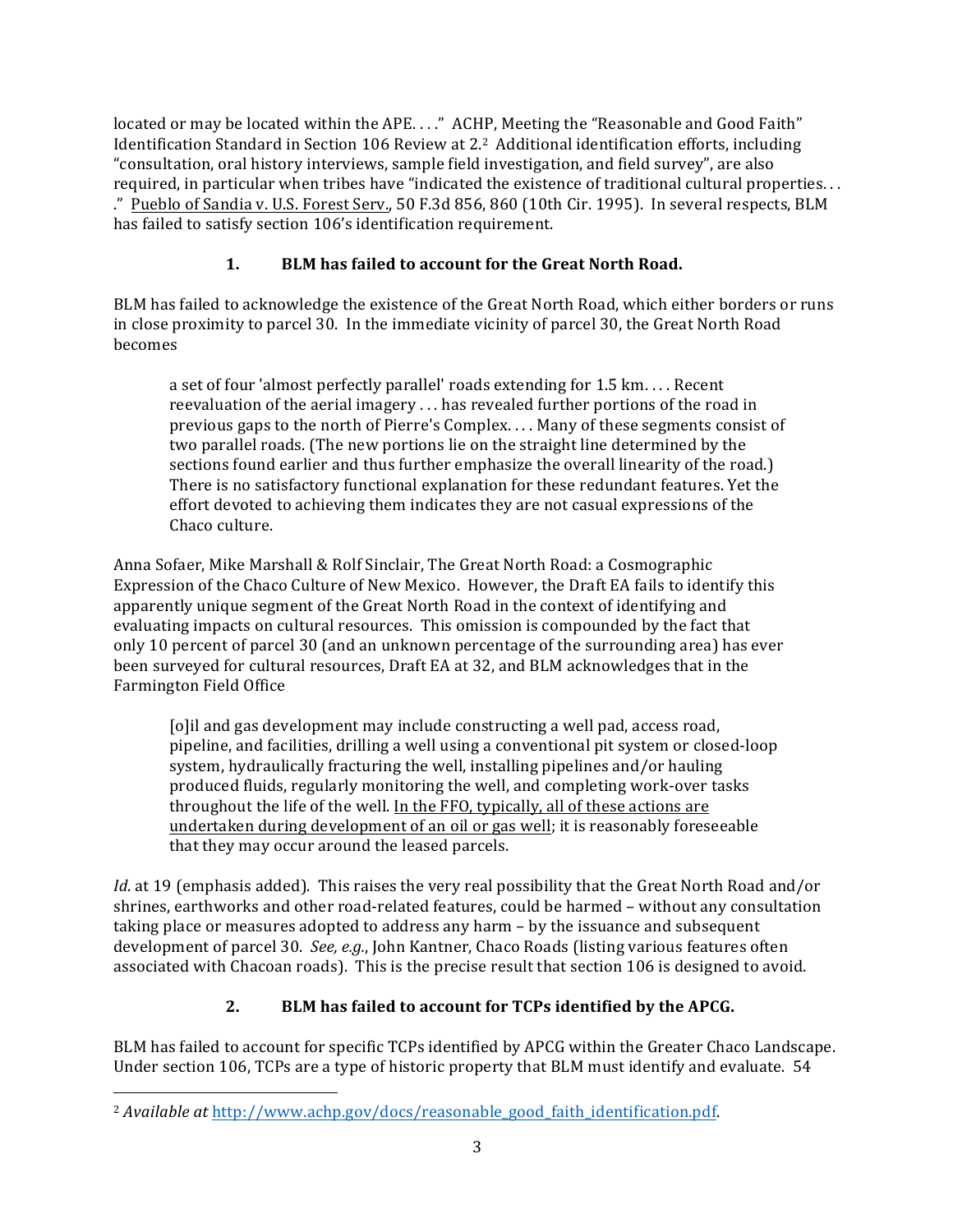U.S.C. § 300308; *see also* Pueblo of Sandia, 50 F.3d at 859 (recognizing TCPs as historic properties under section 106); National Park Service, National Register Bulletin 38: Guidelines for Evaluating and Documenting Traditional Cultural Properties (same).<sup>3</sup> According to National Register Bulletin 38, 

[a]n early step in any effort to identify historic properties is to consult with groups and individuals who have special knowledge about and interest in the history and culture of the area to be studied. In the case of traditional cultural properties, this means thos individuals and groups who may ascribe traditional cultural significance to locations within the study area, and those who may have knowledge of such individuals and groups. Ideally, early planning will have identified these individuals and groups, and established how to consult with them.

National Register Bulletin 38 at 7. "[A] mere request for information is not necessarily sufficient to constitute the 'reasonable effort' section 106 requires." Pueblo of Sandia, 50 F.3d at 860. Because BLM has limited its TCP identification effort here to "mere requests for information," it has not complied with section 106.

As noted, APCG has passed four resolutions over the past four years where it has pointed to the existence of TCPs within the Greater Chaco Landscape, including at specific locations. In 2014, APCG stated that 

the issuance of oil and gas leases, drilling permits and approvals for oil and gas roads, pipelines and other types of oil and gas infrastructure in the landscape surrounding Chaco Canyon, which includes traditional cultural properties and sacred sites,  $\dots$  threatens irreparable degradation and impairment to that landscape and to the traditional cultural values and sacred sites present within that landscape.

Resolution No. APCG 2014-04. In 2015, APCG went one step further and identified specific locations within the Greater Chaco Landscape that it considered to be TCPs and/or sacred sites, "including, but not limited to, the Great North Road, the West road, and Pierre's Site." Resolution No. APCG 2015-17. APCG reiterated this declaration in the 2016 and 2017 resolutions, stating that

preserving the traditional cultural properties and sacred sites that exist in Chaco Canyon and in the Greater Chaco Region, including, but not limited to, the Great North Road, the West Road, and Pierre's Site, along with protection of the night skies, soundscapes, view shed and sight-lines within and surrounding Chaco Canyon is essential to the culture and traditions of APCG members. $\dots$ 

Resolution No. APCG 2017-12 (emphasis added); see also Resolution No. APCG 2016-17. Yet, in keeping with past practice, BLM has "initiated [consultation] by mail regarding each lease sale activity. A second request for information will be sent to the same recipients if there is no response to the first inquiry. If no response to the second letter is received and no other substantial conflicts or issues are identified, the proposed leasing of parcel(s) may go forward." Draft EA at 10. This in no way satisfies what is required by section 106 when, as here, tribes have identified specific TCPs and alluded to the existence of others within a specific geography.

<sup>&</sup>lt;sup>3</sup> Available at https://www.nps.gov/nr/publications/bulletins/pdfs/nrb38.pdf.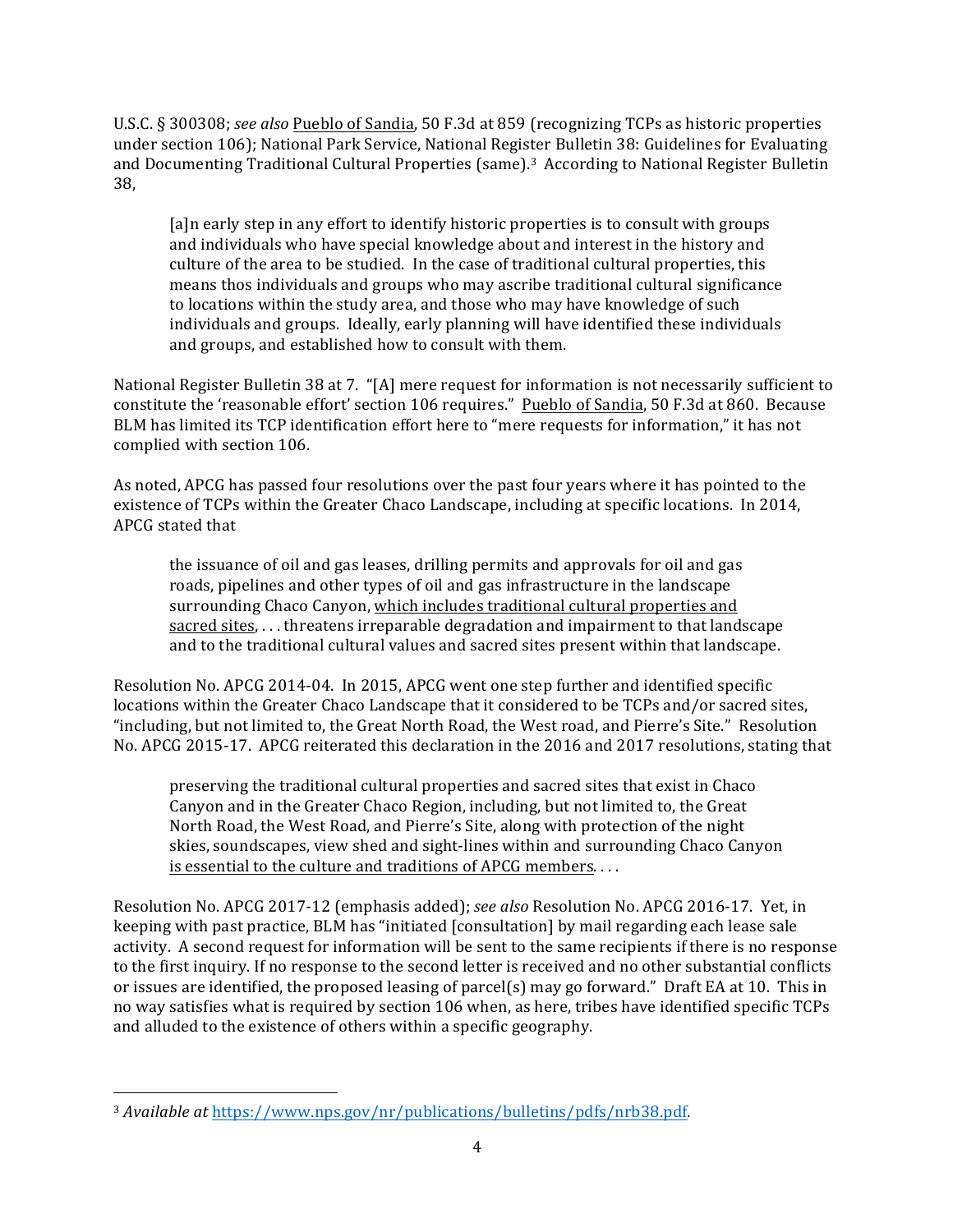In many respects, BLM is committing the same errors that invalidated the section 106 consultation in Pueblo of Sandia. There, the U.S. Forest Service knew in advance of initiating consultation that the pueblo had identified a specific location as "an area of great religious and traditional importance. . . ." Pueblo of Sandia, 50 F.3d at 860 (internal quotations omitted). Further, the pueblo had, in the past, asked the U.S. Forest Service to manage the area in a manner "it believed would be most likely to permit Sandia members to perform secret, traditional activities in more seclusion." *Id.* (internal quotations omitted).

BLM now finds itself in exactly the same position. In advance of consultation commencing on this lease sale, APCG publicly identified specific TCPs within the Greater Chaco Landscape and indicated that others existed. It also called on BLM to adopt a moratorium on oil and gas leasing and permitting in order to afford greater protection to TCPs and sacred sites within the Greater Chaco Landscape and to allow adequate time for consultation to take place between BLM and the pueblos. Yet, BLM is proceeding as if none of those things had happened. For that reason, and in accordance with the Tenth Circuit's decision in Pueblo of Sandia, BLM's identification effort in regard to TCPs is per se unreasonable. 

## **C. BLM** has failed to fully assess the potential for adverse effects.

BLM has failed to fully assess the potential for adverse effects on Pierre's Site, the Great North Road and Greater Chaco Landscape. Under section 106, BLM must "apply the criteria of adverse effect to historic properties within the area of potential effects."  $36$  C.F.R. § 800.5(a). Those criteria include "cumulative" effects, as well as effects on "the property's setting that contribute to its historic significance" and "visual, atmospheric or audible" effects "that diminish the integrity of the property's significant historic features. . . ." *Id*. § 800.5(a)(1), (a)(2)(iv), (v). In several important respects, BLM has failed to correctly apply these criteria to the proposed lease sale.

## 1. **BLM** has not engaged in consultation over adverse effects.

BLM has failed to engage in consultation, in particular with interested tribes, over the application of the adverse effect criteria. Instead, and in the absence of consultation, BLM has determined that the proposed action, including the leasing of parcel 30, will have no adverse effects on historic properties. Draft EA at 37. BLM supports this determination by suggesting that "BMPs or mitigation (e.g., muffler) could be necessary to achieve *no adverse effect*" for certain properties, including Pierre's Site. *Id*. (emphasis in original). However, this places the cart before the horse. Because BLM has not adequately consulted with the pueblos over TCPs within the Greater Chaco Landscape, which include Pierre's Site, it does not know whether and what attributes of those TCPs render them eligible for the National Register.<sup>4</sup> And because BLM has yet to gather this necessary information, it cannot apply the adverse effect criteria, at least in a defensible way.

Moreover, the pueblos have repeatedly voiced their belief that oil and gas development in the Greater Chaco Landscape, as presently administered by BLM, "threatens irreparable degradation and impairment to that landscape and to the traditional cultural values and sacred sites present

<sup>&</sup>lt;sup>4</sup> See National Register Bulletin 38 ("To assist in determining whether a given activity outside the boundaries of a traditional cultural property may constitute an adverse effect, it is vital that the nomination form or eligibility documentation discuss those qualities of a property's visual, auditory, and atmospheric setting that contribute to its significance, including those qualities whose expression extends beyond the boundaries of the property as such into the surrounding environment.").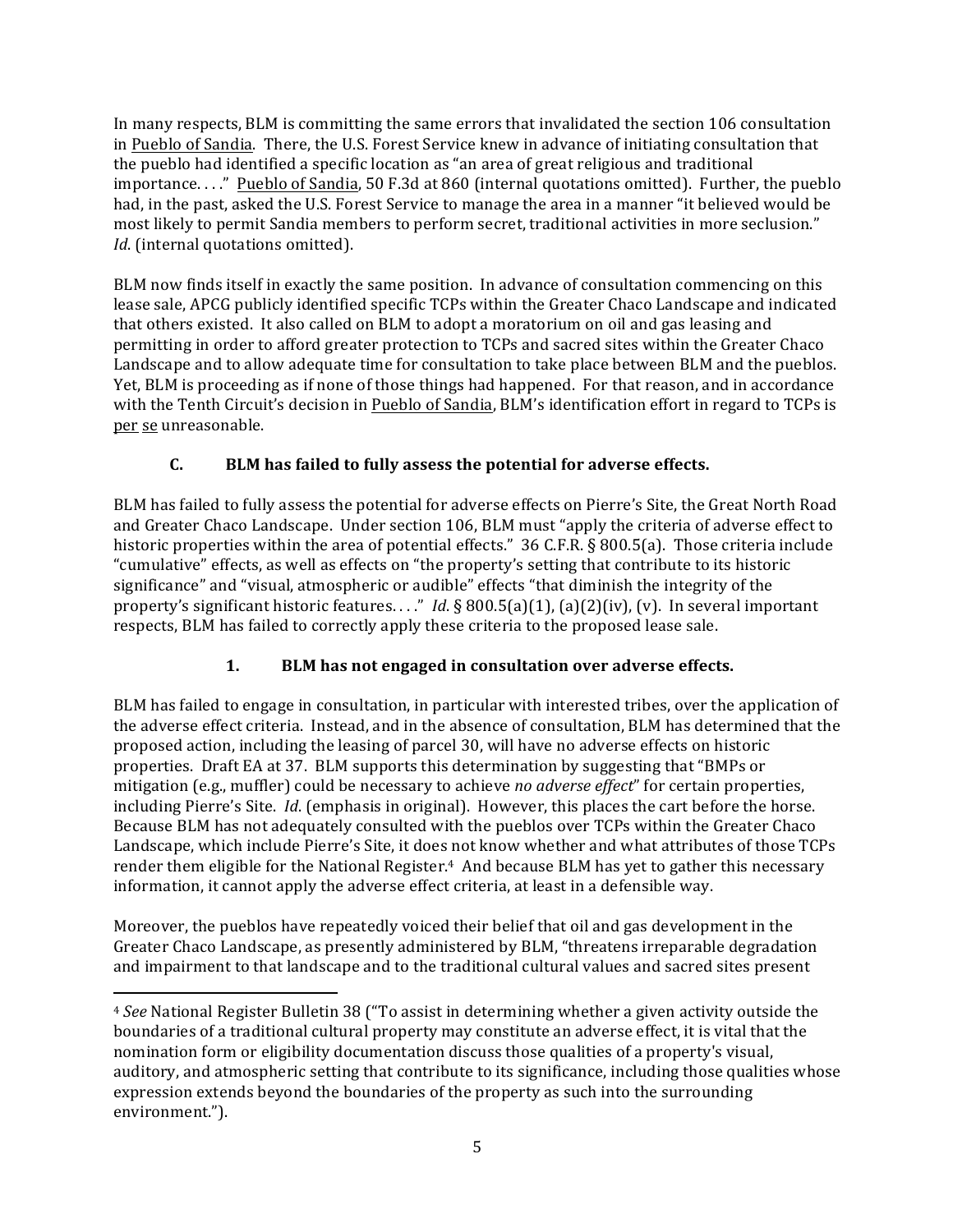within that landscape...." Thus, it seems highly unlikely that the pueblos would concur with BLM's no adverse effects determination for the leasing of parcel 30.

### **2. BLM** has failed to fully assess the potential for visual and auditory **effects.**

BLM has failed to fully evaluate the potential for visual and auditory effects on Pierre's Site, the Great North Road and the Greater Chaco Landscape. In the Draft EA, BLM indicates that parcel 30 is "outside the modeled viewshed" of Pierre's Site. Draft EA at 37. But BLM provides no further information about how it conducted that analysis or reached that conclusion. Further, while BLM acknowledges the potential for auditory impacts on Pierre's Site, it provides no information on the degree of those impacts and whether they rise to the level of significant. The viewscape and soundscape analysis recently conducted by Ruth Van Dyke suggests strongly that nearby oil and gas development can in fact have a significant impact on Pierre's Site:

Despite the efforts of the Bureau of Land Management and the National Park Service to jointly minimize the ground footprint impacts of oil and gas drilling on the Pierre's community, there have been significant impacts to the viewscape and the soundscape. No less than 12 pumpjacks and at least 5 drilling containers are visible from the high places in the community. Pumpjacks . . . are prominently visible on the skyline from Houses A and B as well as the pinnacle sites. Noise from the nearest pumpjack  $\ldots$  is audible from throughout the community.

Ruth Van Dyke, Impacts of Oil and Gas Drilling on Viewscapes and Soundscapes at the Chaco Outlier of Pierre's, San Juan County, New Mexico 15 (Feb. 16, 2017). This phenomenon – the degree to which oil and gas development can impact cultural resources in the Greater Chaco Landscape because so many of those resources were intentionally located to achieve maximum visibility – has been noted by other many other scholars and researchers. See, e.g., Ruth Van Dyke, Stephen Lekson and Carrie Heitman, Chaco Landscapes: Data, Theory and Management at 65-66 ("The Chaco soundscape is one of the most fragile aspects of this landscape to be threatened by energy development. Trucks, wells, and fracking could forever destroy our ability to study and understand the relevance of acoustic properties to Chacoan ritual and identity.").

Further, as discussed above, BLM does not even mention the Great North Road in the Draft EA. As a consequence, there is no analysis whatsoever of visual and auditory effects on this important resource. For all of these reasons, BLM has failed to adequately evaluate the visual and auditory effects of this lease sale.

#### **3. BLM** has failed to evaluate cumulative effects on Pierre's Site, the Great North Road and the Greater Chaco Landscape.

BLM has failed entirely to evaluate the cumulative effects of leasing parcel 30 in conjunction with past, present and reasonably foreseeable future activities. Under section 106, BLM must identify "reasonably foreseeable effects caused by the undertaking that may occur later in time, be father removed in distance or be cumulative."  $36$  C.F.R. §  $800.5(a)(1)$ .

Here, BLM fails to discuss and evaluate the leasing of parcel 30 in conjunction with existing oil and gas development in the immediate vicinity of and surrounding Pierre's Site. This development has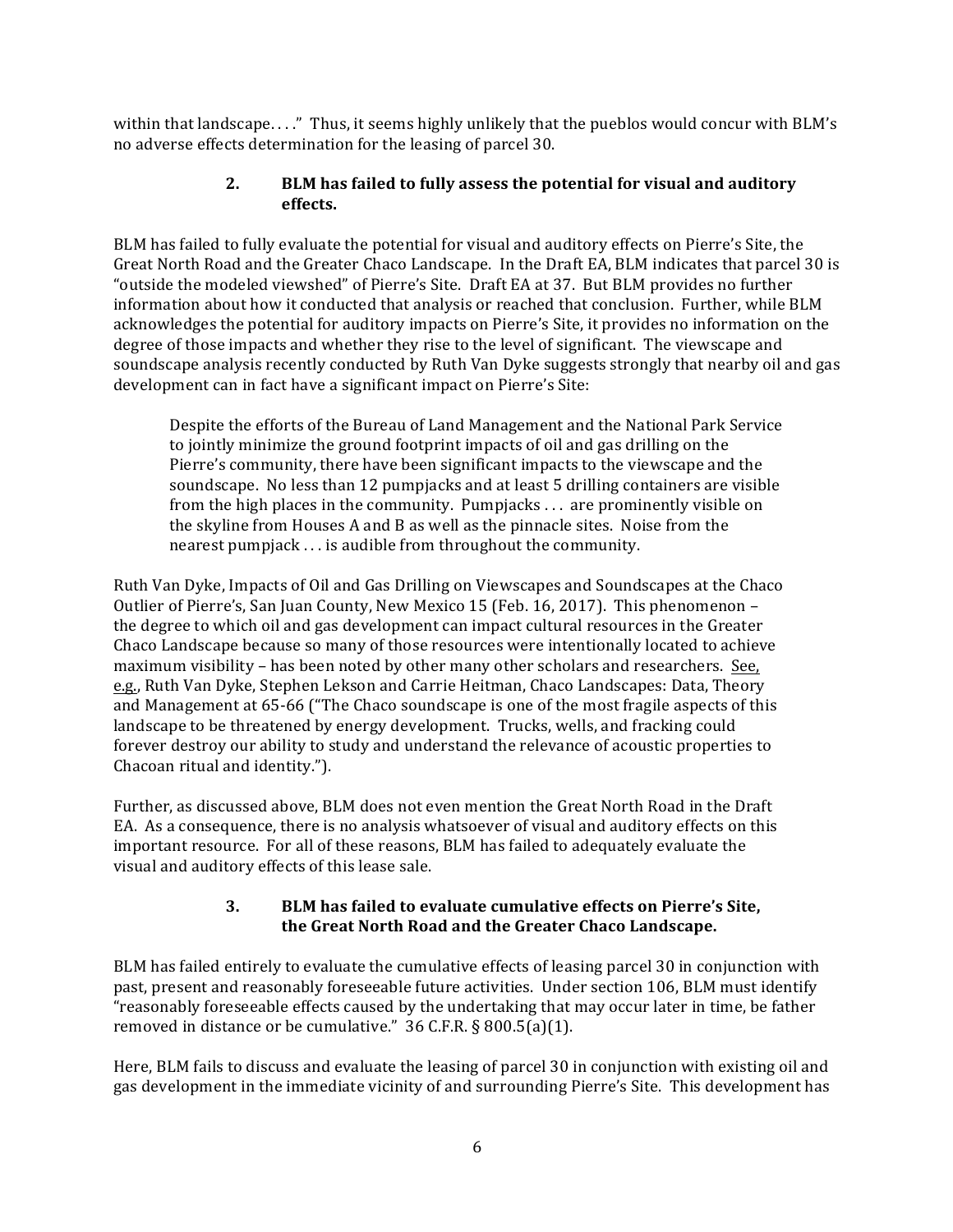already caused "significant impacts to the viewshed and the soundscape." Van Dyke at 14. There are at least 

12 pumpjacks and at least 5 drilling containers [that] are visible from the high places in the community. Pumpjacks labeled  $#1,#2,#7$  and  $#9$  are prominently visible on the skyline from Houses A and B as well as the pinnacle sites. Noise from the nearest pumpjack  $(\#6)$ , Dugan Production Corp Hoss Com  $\#95$ , located approximately 600 m southwest of Pierre's butte, is audible from throughout the community. Although this pumpjack was positioned to be perpendicular in the line of sight from Houses A and B (Viewscapes 1 and 2), it is NOT perpendicular to the line of sight from El Faro (Viewscape 4) and the atalaya (Viewscape 5). Looking south towards Chaco Canyon, numerous pumpjacks  $(#3, 4, 5, 10, 11 \& 12)$  dot the valley floor. Rather than a sacred landscape and part of a UNESCO World Heritage Site, the Pierre's community today has the feeling of an industrial park.

*Id.* Yet, BLM does not acknowledge or discuss these impacts in the Draft EA or disclose how they would cumulatively effect Pierre's Site, as well as the Great North Road and Greater Chaco Landscape, with the leasing and development of parcel 30.

Further, BLM fails to evaluate the cumulative effects of future development in the vicinity of Pierre's Site. Much of the area surrounding the site, and indeed the site itself, is already leased for oil and gas development. And there is at least one pending drilling proposal – for "a vertical, 750 feet deep, natural gas well, as well as multiple access roads and pipelines" - within one mile of Pierre's Site. DOI-BLM-NM-F010-2017-0042-EA, Flats #1 Natural Gas Well and PGA Unit Access Road and Pipeline Development Project. Yet, in the Draft EA, BLM fails to disclose the existence of this proposal, as well as the potential for development on other leased lands in the vicinity of Pierre's Site. As a consequence, and for this additional reason, the Draft EA lacks an adequate assessment of the cumulative effects of this lease sale and whether they are adverse.

#### II. BLM Has Not Complied with the National Environmental Policy Act.

#### A. The Draft EA lacks a reasonable range of alternatives.

The Draft EA lacks a reasonable range of alternatives. NEPA generally requires the lead agency for a given project to conduct an alternatives analysis for "any proposal which involves unresolved conflicts concerning alternative uses of available resources."  $42 \text{ U.S.C.}$  §  $4332(2)(E)$ . The regulations further specify that the agency must "rigorously explore and objectively evaluation all reasonable alternatives" including those "reasonable alternatives not within the jurisdiction of the lead agency," so as to "provid[e] a clear basis for choice among the option."  $40$  C.F.R. § 1502.14.

The range of alternatives is the heart of a NEPA document because "[w]ithout substantive, comparative environmental impact information regarding other possible courses of action, the ability of [a NEPA analysis] to inform agency deliberation and facilitate public involvement would be greatly degraded." New Mexico ex rel. Richardson v. BLM,  $565$  F.3d  $683$ , 708 (10th Cir. 2009). That analysis must cover a reasonable range of alternatives, so that an agency can make an informed choice from the spectrum of reasonable options. By contrast, in evaluating lease sales, including this one, BLM frequently evaluates only two alternatives: a no action alternative, which would exclude all lease parcels from the sale; and a lease everything alternative, which would offer for lease all nominated parcels. An EA offering a choice between leasing every parcel nominated, and leasing nothing at all, does not present a reasonable range of alternatives. See TWS v. Wisely,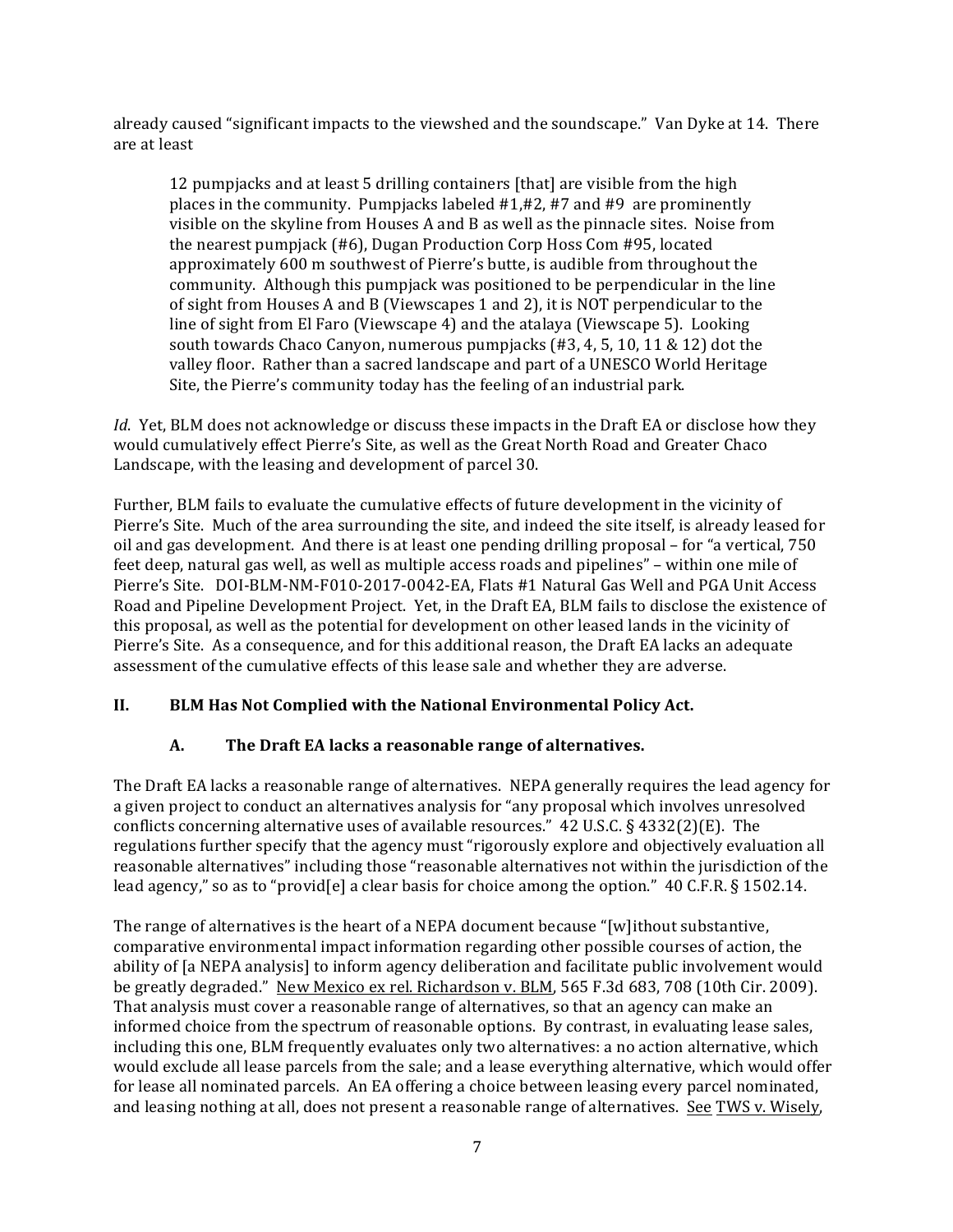524 F. Supp. 2d 1285, 1312 (D. Colo. 2007) (BLM violated NEPA by failing to consider "middleground compromise between the absolutism of the outright leasing and no action alternatives"); Muckleshoot Indian Tribe v. US Forest Serv., 177 F.3d 800, 813 (9<sup>th</sup> Cir. 1999) (NEPA analysis failed to consider reasonable range of alternatives where it "considered only a no action alternative along with two virtually identical alternatives").

For this lease sale, BLM has not considered any alternatives that fall between the two extremes. There is no alternative that evaluates additional protections for Pierre's Site, for example, in spite of the potential for adverse effects from the leasing and development of parcel 30. Such protections include the deferral of parcel 30, as well as any other parcel that could cause adverse effects on the Greater Chaco Landscape, to allow for additional consultation to take place with tribes and others. Because BLM has not evaluated any "middle-ground" alternatives, it has violated NEPA.

### **B. BLM** has failed to take the necessary "hard look" at impacts on the Greater **Chaco Landscape.**

BLM has not taken the required "hard look" at impacts on Pierre's Site, the Great North Road and the Greater Chaco Landscape. Under NEPA, BLM must evaluate the "reasonably foreseeable" sitespecific impacts of oil and gas leasing, prior to making an "irretrievable commitment of resources." New Mexico ex rel. Richardson, 565 F.3d at 718; see also Sierra Club v. Hodel, 848 F.2d 1068, 1093 (10th Cir. 1988) (agencies are to perform hard look NEPA analysis "before committing themselves irretrievably to a given course of action so that the action can be shaped to account for environmental values"); Sierra Club v. Peterson, 717 F.2d 1409, 1411 ([o]n land leased without a No Surface Occupancy Stipulation the Department cannot deny the permit to drill; it can only impose 'reasonable' conditions which are designed to mitigate the environmental impacts of the drilling operations.). Courts have held that BLM makes such a commitment when it issues an oil and gas lease without reserving the right to later prohibit development. New Mexico ex rel. Richardson, 565 F.3d at 718.

Here, BLM is in fact making an "irretrievable commitment of resources" by offering oil and gas leases, including parcel 30, without reserving the right to prevent future development. Further, as discussed above, BLM has failed to evaluate the direct, indirect and cumulative impacts of leasing on Pierre's Site, the Great North Road and the Greater Chaco Landscape. These impacts are "reasonable foreseeable," given existing development and the likelihood of future development in the area, which BLM acknowledges in the Draft EA. Draft EA at  $19$  ("[I]t is reasonably foreseeable that  $\lceil$  development $\lceil$  may occur around the leased parcels."). Thus, BLM's failure to take a "hard look" at the impacts of leasing violates NEPA.

## **C. BLM** is risking prejudicing management alternatives under consideration in the Farmington RMP Amendment process.

Pursuant to applicable regulations, BLM should not approve actions that would limit the choice of alternatives under consideration in the ongoing amendment to the Farmington RMP. 40 C.F.R.  $\S$ 1506.1 (Limitations on actions during NEPA process). The RMP Amendment process is analyzing impacts to a wide range of resources and uses, including cultural resources, from oil and gas development and considering how those resources could be protected. See, Notice of Intent, 79 Fed.Reg. 10548 (February 25, 2014). In addition, according to BLM's Analysis of the Management Situation, the vast majority of the field office has already been leased for oil and gas development. AMS, p. 2-109. Consequently, the range of alternatives to protect cultural resources in the ongoing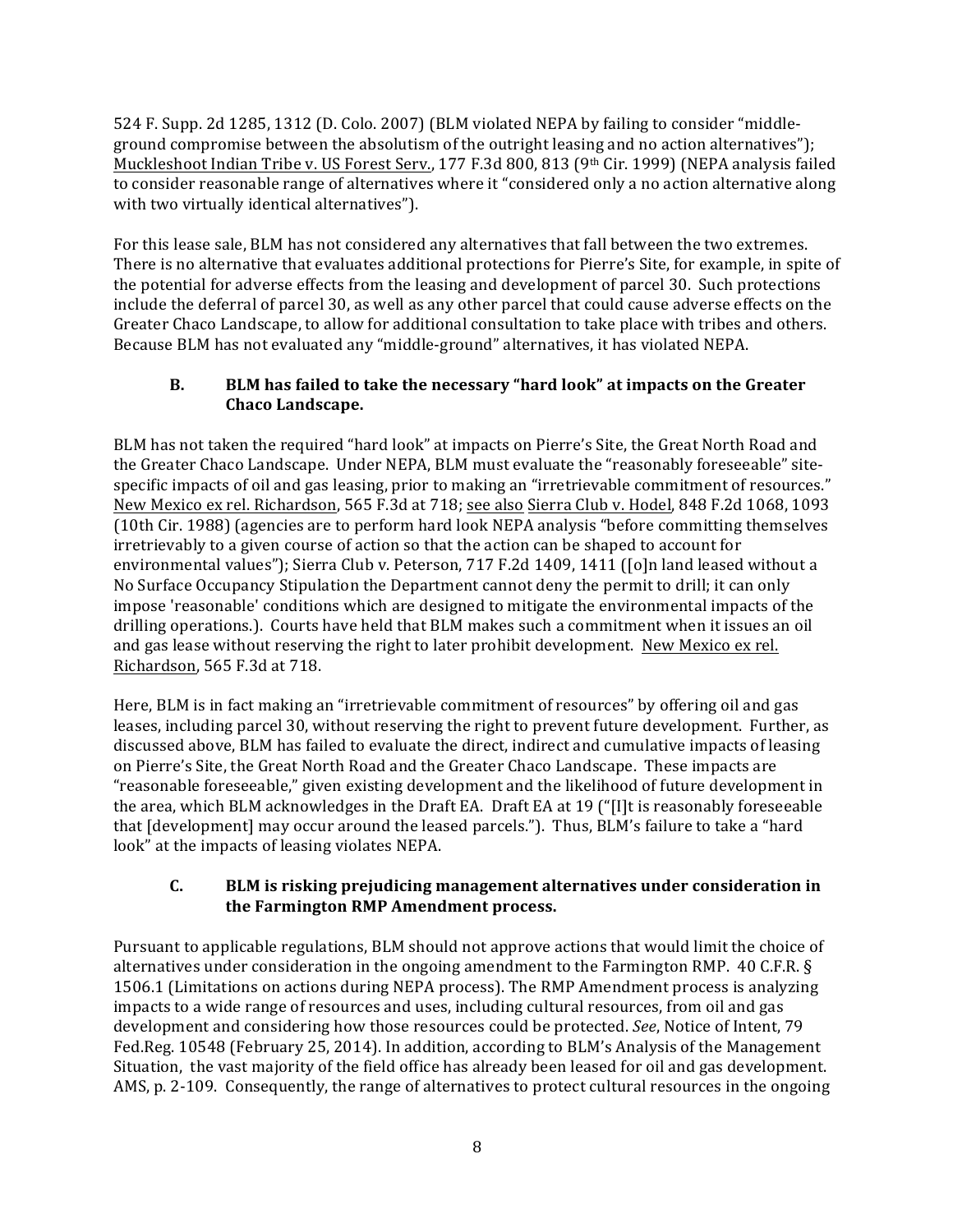RMP amendment is already very limited and BLM should not issue these leases without protecting its decision space, as envisioned by NEPA.

## **III. BLM** Is Violating the Federal Land Policy and Management Act.

Under FLPMA, BLM is required to manage the public lands on the basis of multiple use and sustained yield.  $n43$  U.S.C. § 17732 (2012). As the Supreme Court has noted, "[m]ultiple use management is a deceptively simple term that describes the enormously complicated task of striking a balance among the many competing uses to which land can be put, including, but not limited to, recreation, range, timber, minerals, watershed, wildlife and fish, and [uses serving] natural scenic, scientific and historical values." Norton v. S. Utah Wilderness Alliance, 542 U.S. 55, 58 (2004) (internal quotations omitted).

In recognition of the environmental components of the multiple use mandate, courts have repeatedly held that under FLPMA's multiple use mandate, development of public lands is not required, but must instead be weighed against other possible uses, including conservation to protect environmental values. See, e.g., New Mexico ex rel. Richardson, 565 F.3d at 710 ("BLM's obligation to manage for multiple use does not mean that development *must* be allowed.... Development is a possible use, which BLM must weigh against other possible uses  $-$  including conservation to protect environmental values, which are best assessed through the NEPA process."); Rocky Mtn. Oil & Gas Ass'n v. Watt,  $696$  F.2d  $734$ ,  $738$  n.4 (10th Cir. 1982) ("BLM need not permit all resource uses on a given parcel of land."). And, just as BLM can deny a project outright in order to protect the environmental uses of public lands, it can also condition a project's approval on the commitment to mitigation measures that lessen environmental impacts. See, e.g., Pub. Lands Council v. Babbitt, 167 F.3d 1287, 1300-01 (10th Cir. 1999) ("FLPMA unambiguously authorizes the Secretary to specify terms and conditions in livestock grazing permits in accordance with land use plans"); Grynberg Petro, 152 IBLA 300, 306-07 (2000) (describing how appellants challenging conditions of approval bear the burden of establishing that they are "unreasonable or not supported by the data").

The multiple use framework's emphasis both on environmental resources and on the need to balance between present and future generations are highly relevant to consideration of climate change-related impacts. For example, multiple use includes "the management of the public lands and their various resource values so that they are utilized in the combination that will best meet the present and future needs of the American people;  $\dots$  a combination of balanced and diverse resource uses that takes into account the long-term needs of future generations for renewable and nonrenewable resources  $\ldots$ ; and harmonious and coordinated management of the various resources without permanent impairment of the productivity of the land and the quality of the environment. . . ." 43 U.S.C. § 1702(c).

Here, the Farmington Field Office has already leased approximately the vast majority of its lands for oil and gas development, and there is already significant development throughout the field office, as evidenced by the thousands of wells in-production and thousands of miles of access roads and pipelines. Given the need to balance development with "nonrenewable resources" under the multiple-use mandate, and the sensitivity and international significance of cultural resources within the Greater Chaco Landscape, BLM's decision to offer parcel 30 violates that mandate.